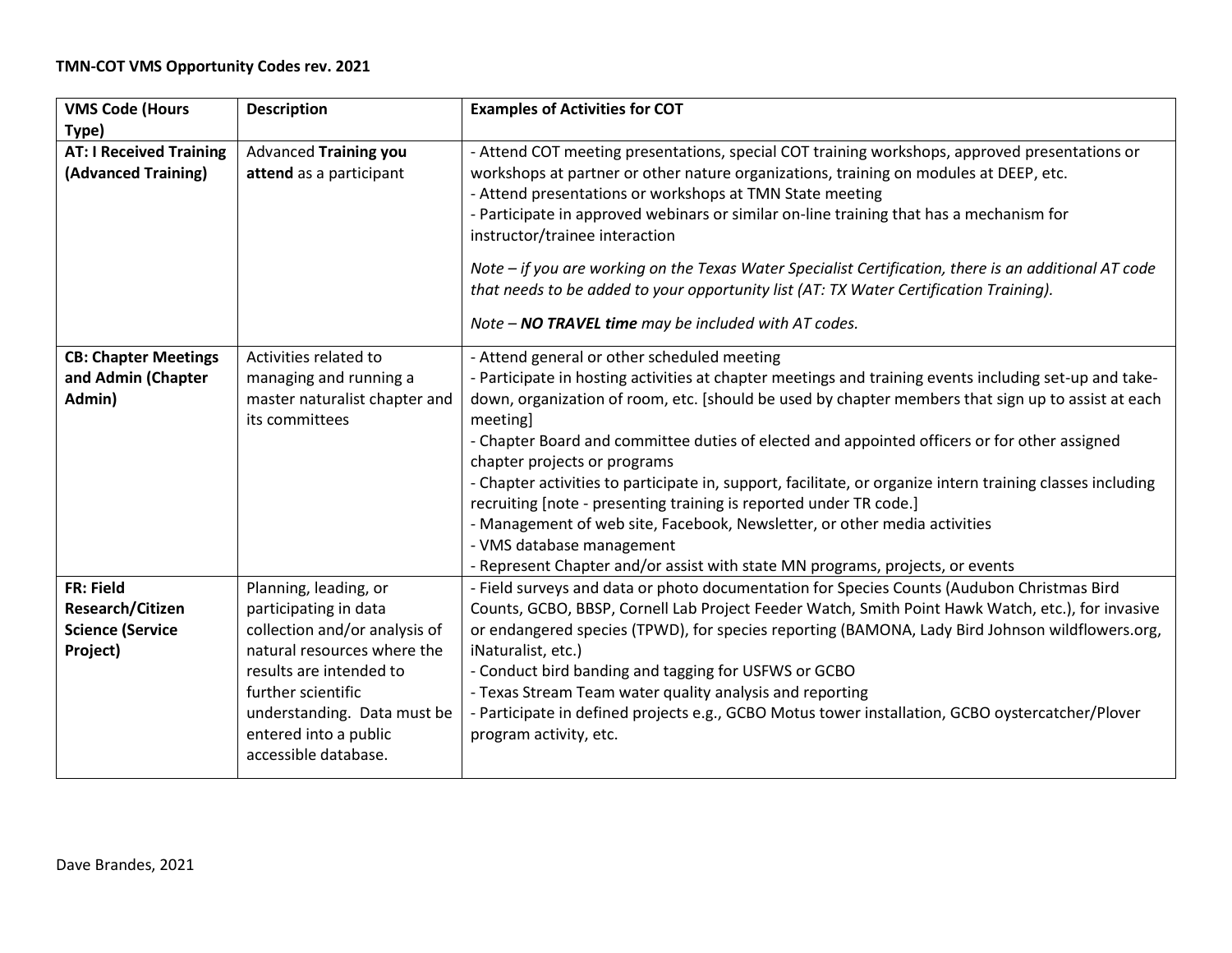| <b>NPA Nature/Public</b>    | Improve how the public is        | - Manage or improve wildscape/nature gardens, including water gardens that are intended to            |
|-----------------------------|----------------------------------|-------------------------------------------------------------------------------------------------------|
| <b>Access: Parks/Other</b>  | able to enjoy a nature site via  | enhance the enjoyment or improve the access by the public.                                            |
| (Service Project)           | creation or maintenance of       | - Create or maintain nature trails, boardwalks, signage, etc. that allows the public better/improved  |
|                             | trails, signage, or additional   | access to nature.                                                                                     |
|                             | nature gardens except at a       | - Sites may include partner sites such as GCBO, Sea Center Texas, or Brazos Bend State Park,          |
|                             | <b>USFWS</b> site                | schools, etc. Does not include nature/public access at USFWS sites.                                   |
| <b>NPA Nature/Public</b>    | Improve how the public can       | - Manage or improve wildscape/nature gardens, including water gardens that are intended to            |
| <b>Access: USFWS</b>        | enjoy a nature site via          | enhance the enjoyment or improve the access by the public.                                            |
| (Service Project)           | creation or maintenance of       | - Create or maintain nature trails, boardwalks, signage, etc. that allows the public better/improved  |
|                             | trails, signage, or additional   | access to nature.                                                                                     |
|                             | nature gardens at a USFWS        | - Sites may include USFWS sites such as Brazoria NWR or San Bernard NWR units. Does not include,      |
|                             | site                             | parks, schools or other partner sites.                                                                |
| <b>PO: Public Outreach</b>  | Leading, organizing, or          | - Brazoria County summer library program events, e.g. Reptiles, Sea & Shore, USFWS Migration          |
| (Service Project)           | staffing an educational          | Celebration, USFWS KBR Kids Day, GCBO XHX, GCBO Spring Fling at Quintana Bird Sanctuary, etc.         |
|                             | activity where participants      | - TMN-COT booth and nature exhibits at public events such as Fishin' Fiesta, Kids Day at Brazos Mall, |
|                             | come and go and are able to      | Coastal Expo (Freeport), Brazoria County Juneteenth Celebration, etc.                                 |
|                             | inquire on a broad set of        | - Staff GCWR Hotline                                                                                  |
|                             | topics, writing an educational   | - Participate as Board or committee member for partner organization such as Friends of Brazoria       |
|                             | nature article or brochure       | Wildlife Refuges, GCBO, or GCWR                                                                       |
|                             | that is available to the public; | - Write newspaper or COT newsletter nature-related article, write brochures or nature guides for      |
|                             | provide technical guidance to    | partner organizations, manage web for Friends of Brazoria Wildlife Refuges                            |
|                             | partners or the public           |                                                                                                       |
| <b>RM: Managing Natural</b> | Activities that improve the      | - Participate in sponsored events to remove invasive species, Texas Adopt-a-Beach or other            |
| <b>Resource Areas &amp;</b> | health of a public natural       | sponsored trash pick-up programs, or to collect seed, propagate plants or restore prairies or native  |
| <b>Wildlife (Service</b>    | area or resource, natural        | species, e.g. Nash Prairie seed collection projects, or restore/build wetlands, e.g. Texas Community  |
| Project)                    | resource management, and         | <b>Watershed Partners projects</b>                                                                    |
|                             | wildlife species programs        | - Wildlife species programs such as Beach Sea Turtle Patrol or other species management that leads    |
|                             |                                  | to species restoration                                                                                |
|                             |                                  | - Birdhouse or animal habitat build/install with partner organizations                                |
|                             |                                  |                                                                                                       |
|                             |                                  | Note - ALL 'hands-on' Animal rescue, animal transport, and animal rehab hours should be reported      |
|                             |                                  | under special assigned code "OT: Animal Rescue/Rehab."                                                |
|                             |                                  |                                                                                                       |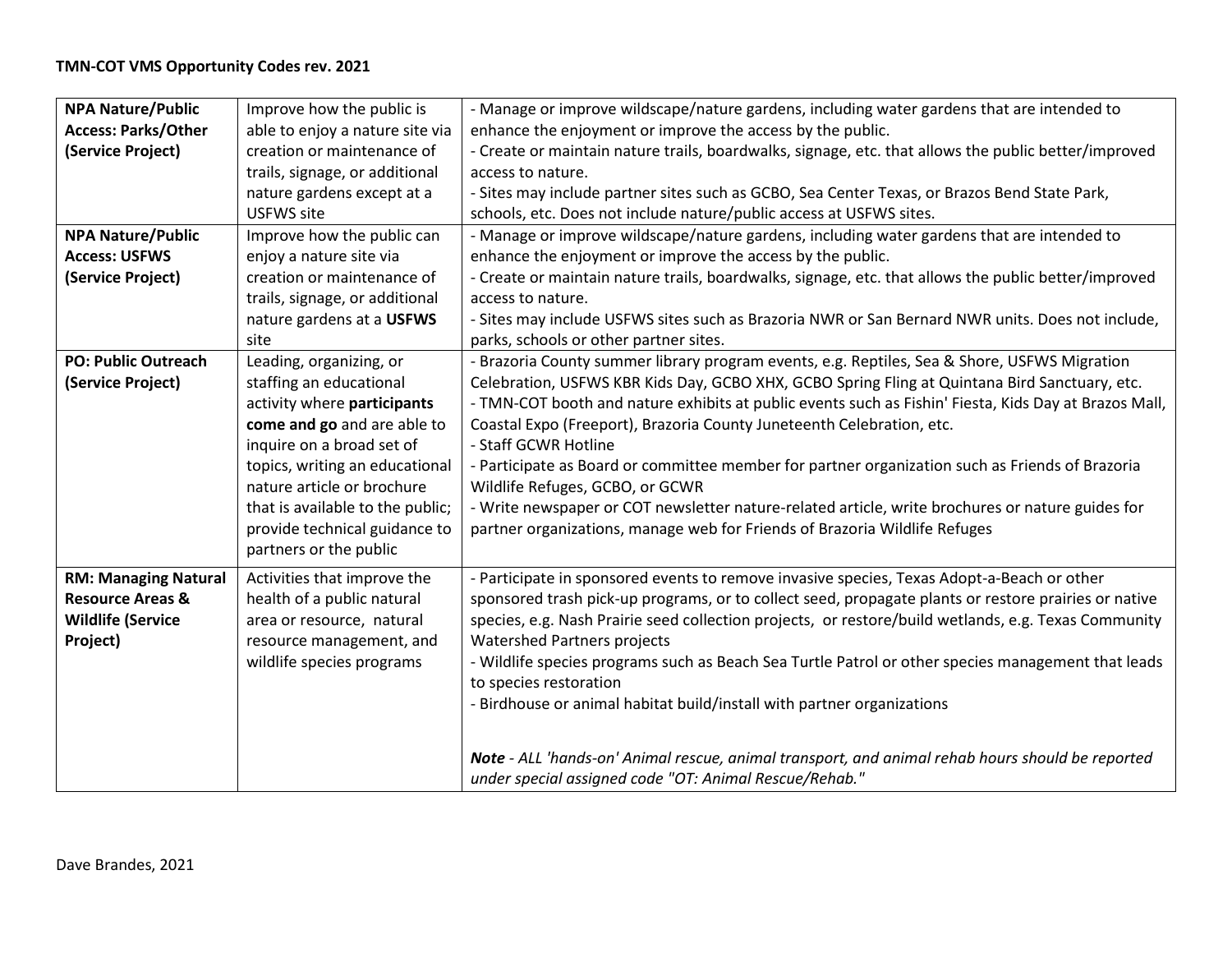| <b>TR: I Trained Others</b>  | Leading, organizing,             | - Presenting AT topic at a COT meeting or new intern training class                                                                       |
|------------------------------|----------------------------------|-------------------------------------------------------------------------------------------------------------------------------------------|
| (Service Project)            | instructing, or staffing an      | - Present Nature Notes topic at COT meeting (note- up to 2 hours prep time plus .25 presentation                                          |
|                              | educational activity where       | time allowed)                                                                                                                             |
|                              | participants have a planned      | - Facilitate training or lead field trip event for new intern training class                                                              |
|                              | learning objective and stay      | - Lead module(s) at the USFWS Discovery Environmental Education Program (DEEP), Birds of Prey                                             |
|                              | for the full event (e.g.,        | program at schools or other scheduled USFW events, Nature Camp at Camp Mohawk, GCBO Bird                                                  |
|                              | planned start and end times      | Camp, Quintana Beach Camp, presentations at county library events, etc.                                                                   |
|                              | with a single agenda).           | - Conduct guided nature tours where participants mostly stay for entire tour                                                              |
|                              |                                  |                                                                                                                                           |
|                              |                                  | SPECIALTY CODES - YOU WILL ONLY SEE THE CODES BELOW IF YOU PARTICIPATE IN THESE ACTIVITIES. IF YOU VOLUNTEER FOR THESE ACTIVITIES BUT THE |
|                              |                                  | CODES ARE NOT SHOWING IN YOUR DROP-DOWN LIST IN VMS. NOTIFY THE VT COORDINATOR TO ADD THE SPECIALTY CODES THAT YOU NEED.                  |
|                              |                                  |                                                                                                                                           |
| <b>Initial Training</b>      | Participation in formal          | Intended for use by new TMN interns as they participate in training classes and field trips. All                                          |
|                              | training classes and field trips | reportable initial training hours will be designated by the Training Director. When training is                                           |
|                              | required to complete master      | complete and the trainee has moved to the 'pledge' state, the 'Initial Training' code will be removed                                     |
|                              | naturalist intern training as    | from their opportunity code list.                                                                                                         |
|                              | designated by the Training       |                                                                                                                                           |
|                              | Director                         |                                                                                                                                           |
| <b>FR: SCT for TMN Hours</b> | Planning, leading, or            | Intended for use by TMN volunteers at Sea Center Texas (SCT) who want to code their field research                                        |
| (Service Project)            | participating in data            | service hours to TMN rather than to SCT                                                                                                   |
|                              | collection and/or analysis of    | - Field surveys and data for species counts organized by Sea Center Texas                                                                 |
|                              | natural resources where the      |                                                                                                                                           |
|                              | results are intended to          |                                                                                                                                           |
|                              | further scientific               |                                                                                                                                           |
|                              | understanding.                   |                                                                                                                                           |
| <b>PO: SCT for TMN Hours</b> | Leading, organizing, or          | Intended for use by TMN volunteers at Sea Center Texas (SCT) who want to code their public                                                |
| (Service Project)            | staffing an educational          | outreach service hours to TMN rather than to SCT                                                                                          |
|                              | activity where participants      | - assist with youth fishing or other scheduled SCT events                                                                                 |
|                              | come and go and are able to      | - provide knowledge about aquarium, touch tank, or hatchery to SCT visitors                                                               |
|                              | inquire on a broad set of        |                                                                                                                                           |
|                              | topics <or> writing an</or>      |                                                                                                                                           |
|                              | educational article or           |                                                                                                                                           |
|                              | brochure.                        |                                                                                                                                           |